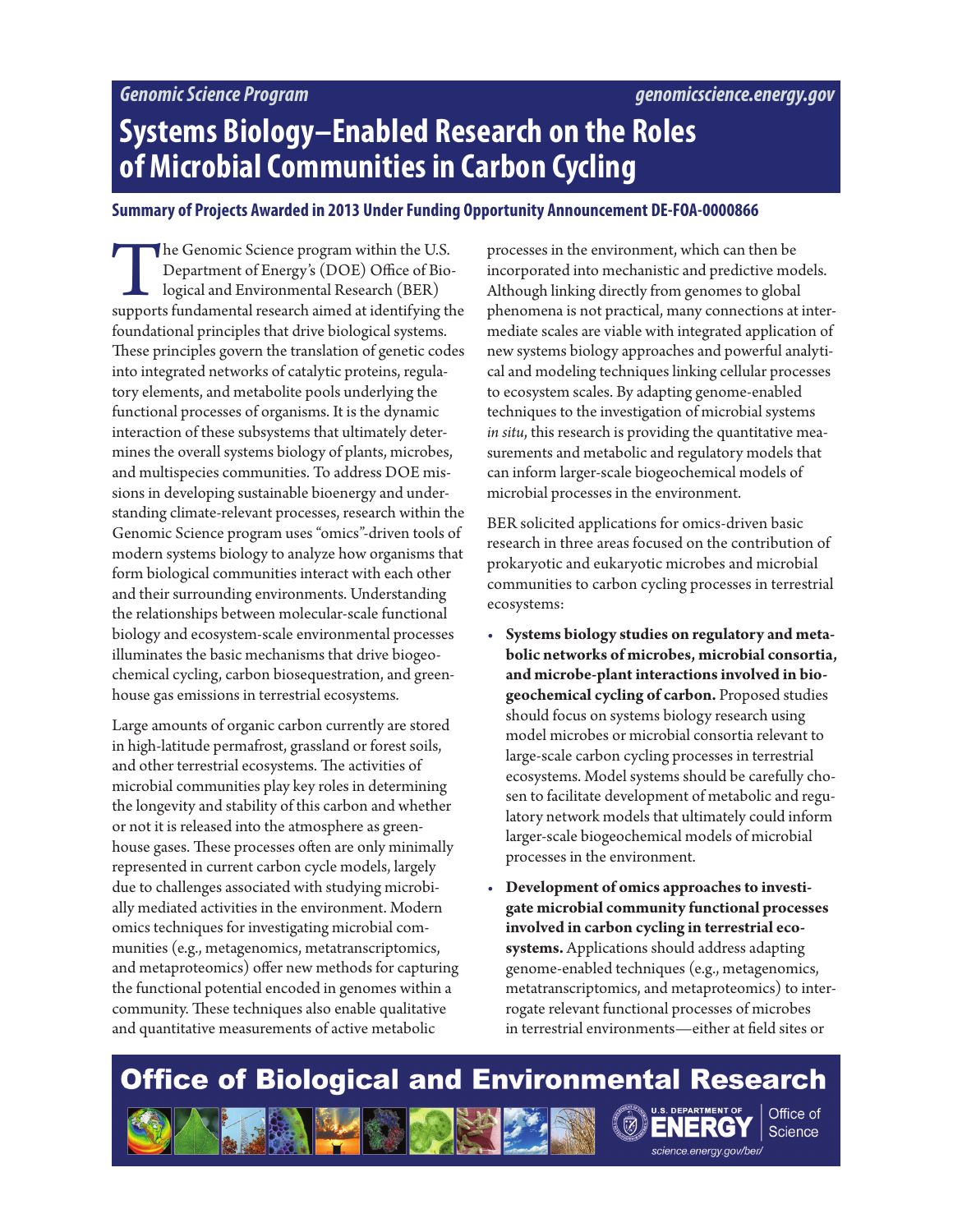using model micro- and mesocosms—and integrating resulting data into process understanding at the ecosystem scale. Applications are encouraged that target key microbially mediated carbon cycling processes in terrestrial systems to predict responses to shifts in temperature, carbon dioxide  $(CO<sub>2</sub>)$  concentration, or other climate change variables.

• **Development of omics-enabled methods and technologies for imaging and analyzing microbially mediated carbon cycling processes in terrestrial ecosystems.** New approaches are needed for high-resolution characterization of microbial community structure and function in soils and other terrestrial environments. Applications are encouraged that will enable *in situ* analysis of functional

processes of microbial communities and characterization of physical and chemical microenvironments at interfaces between microbes and biotic or abiotic surfaces (e.g., plant roots and soil aggregates).

In addition to addressing these three focus areas, researchers also were encouraged to incorporate project elements aimed at developing data-driven systems biology applications in collaboration with the DOE Systems Biology Knowledgebase. Key points of emphasis in this section of the funding opportunity included building tools for integrating and visualizing omics data at the microbial community scale and developing methods that link dynamic regulatory and metabolic networks to higher-scale biogeochemical process understanding.

## **2013 Awards**

## **Multi-Omic Analyses of the Dynamics, Mechanisms, and Pathways for Carbon Turnover in Grassland Soil Under Two Climate Regimes**

- **Principal Investigator:** Jillian Banfield (University of California, Berkeley)
- **Collaborators:** Chongle Pan and Bob Hettich (Oak Ridge National Laboratory), Trent Northen (Lawrence Berkeley National Laboratory), Brian Thomas and Mary Power (UC Berkeley), and Blake Suttle (Imperial College)

The goal of this project is to investigate how altered rainfall impacts carbon stored in grassland soil by characterizing effects on microbially mediated carbon decomposition and nitrogen cycle processes. The project will use genome-targeted metagenomics, stable isotope–resolved metaproteomics, and community metabolomic analyses. The study will leverage a longterm ecological research site in California that features an ongoing experimental manipulation of water inputs to mimic shifting precipitation regimes relevant to climate change scenarios. New data visualization tools will be developed for the DOE Systems Biology Knowledgebase to facilitate integration of the information generated in the study and scaling of data to higher-order process understanding.

## **Cross-System Analysis of Carbon Assimilation Dynamics in Soil Microbial Communities: Documenting the Function of Non-Cultivated Microorganisms in Terrestrial Ecosystems**

• **Principal Investigator:** Daniel Buckley (Cornell University)

The goal of this project is to use a microbial food web mapping approach to track different classes of isotopically labeled carbon compounds into the DNA of active microbial community members in forest, grassland, and agricultural soils. By simultaneously tracking the consumption of labeled substrates into nearly every member of the soil community, the approach will allow dynamic mapping of microbial food webs involved in soil carbon cycling processes. The investigators will characterize the spatial and temporal dynamics of these microorganisms across a series of sites representing a range of soil characteristics, including organic carbon content, pH, and overlying plant communities. This approach permits the development and testing of hypotheses relating carbon assimilation by microbial taxa to their ecological distribution in space and time. Resulting information will inform new understanding of the ecological roles of diverse microorganisms and their roles in the carbon cycle of terrestrial soils underlying agricultural fields, forests, and grasslands.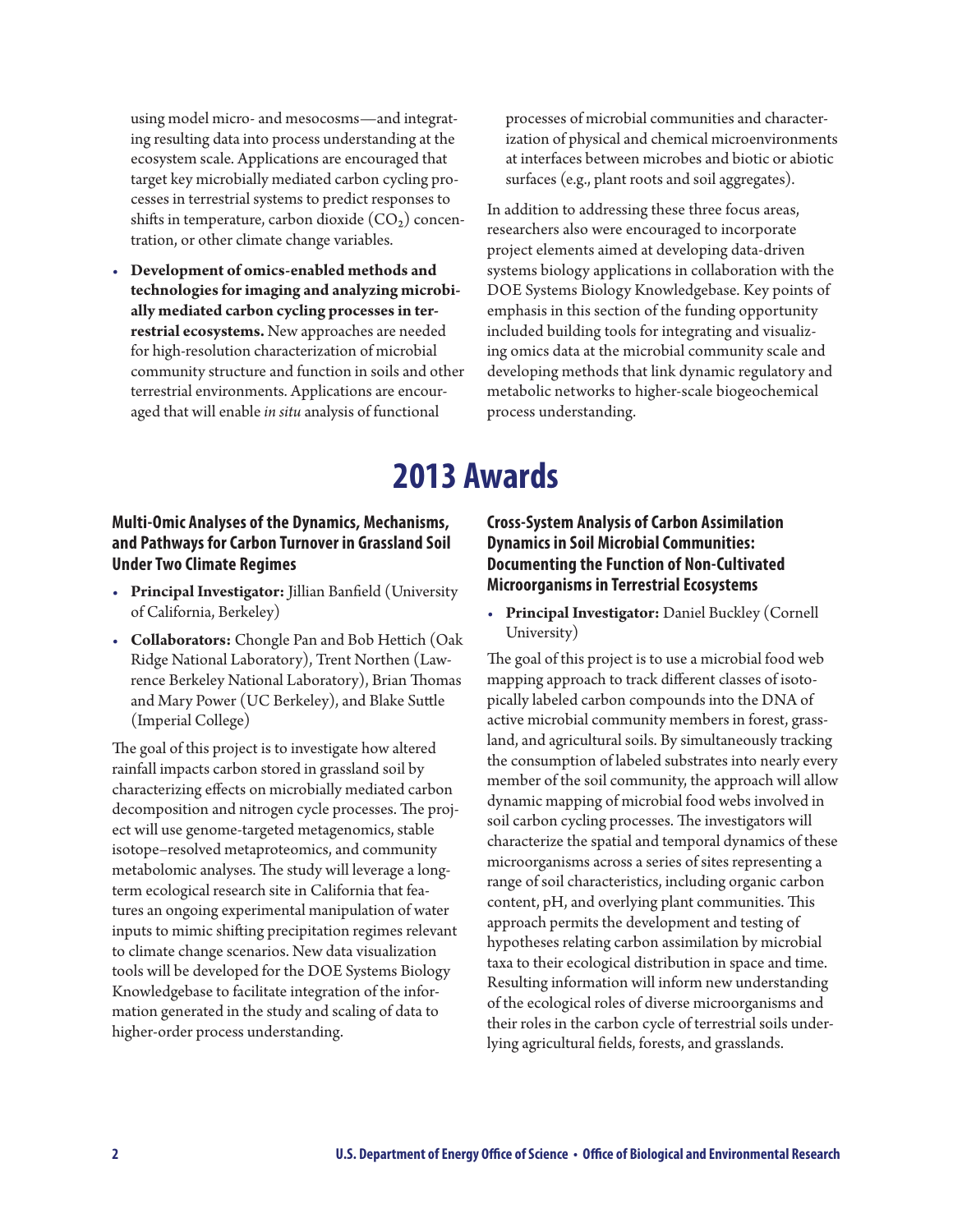#### **Mapping Soil Carbon from Cradle to Grave: Drafting the Molecular Blueprint for Carbon Transformation from Roots to Stabilized Soil Organic Carbon**

- **Principal Investigator:** Mary Firestone (University of California, Berkeley)
- **Collaborators:** Jennifer Pett-Ridge (Lawrence Livermore National Laboratory); Eoin Brodie, Trent Northen, and Peter Nico (Lawrence Berkeley National Laboratory); Mary Lipton (Pacific Northwest National Laboratory); and Zhili He and Jizhong Zhou (University of Oklahoma)

The goal of this project is to determine how organic carbon decomposition and stabilization processes in soil are impacted by the interactions between plant roots and soil microbial communities. The investigators will attempt to map processes involved in transformation of plant root material to stabilized soil organic carbon by tracking the functional succession of microbial communities during utilization of root exudates and decaying root litter under ambient and elevated CO₂. To identify key metabolic pathways involved in carbon cycling and assess how pathways and process rates change in response to elevated  $CO<sub>2</sub>$ , the team will use a multi-omics approach (e.g., genomics, proteomics, transcriptomics) coupled to stable isotope–enabled analytical techniques (e.g., nanoscale secondary ion mass spectrometry and scanning transmission X-ray microscopy). These approaches will be applied to environmental samples as well as constructed model rhizosphere systems at various scales of complexity, facilitating experimental manipulation while still allowing interpretation of findings in the context of natural soil systems. The project simultaneously will develop a new data integration pipeline for the DOE Systems Biology Knowledgebase that will provide a highthroughput method for annotating functional genes in metagenomic and metatranscriptomic datasets. Data generated in this study will be used to parameterize a trait-based model of the microbial community functions that govern carbon stabilization and turnover in the soil rhizosphere.

#### **Microbial Drivers of Global Change at the Aggregate Scale: Linking Genomic Function to Carbon Metabolism and Warming**

- **Principal Investigator:** Kirsten Hofmockel (Iowa State University)
- **Collaborators:** Adina Howe and Folker Meyer (Argonne National Laboratory) and Galya Orr (DOE Environmental Molecular Sciences Laboratory)

The goal of this project is to develop new approaches to target metabolically active microorganisms and characterize functional processes that drive carbon cycling in soils from bioenergy cropping systems. To examine microbes associated with soil aggregates (i.e., particles of minerals, organic matter, and microbial communities), the investigators will use a combination of omics techniques, substrate and metabolite labeling approaches, and single-cell analytical methods. This approach will allow the identification of key organisms and metabolic pathways driving microbial carbon cycling processes and facilitate the development of an analytical framework to integrate data streams and inform intermediate- and field-scale modeling efforts. The team also will incorporate omics data assembly pipelines and trait-based modeling tools developed for this project into the DOE Systems Biology Knowledgebase. The project will strongly emphasize integrating molecular-scale omics data with ecological measurements to examine carbon cycling at higher scales of resolution, resulting in the development of a trait-based model of carbon decomposition processes.

## **Multiple-Element Isotope Probes, NanoSIMS, and the Functional Genomics of Microbial Carbon Cycling in Soils in Response to Chronic Climatic Change**

- **Principal Investigator:** Bruce Hungate (Northern Arizona University)
- **Collaborators:** Egbert Schwartz and George Koch (Northern Arizona University) and Jennifer Pett-Ridge and Peter Weber (Lawrence Livermore National Laboratory)

The goal of this project is to develop a new omics-driven technical approach that couples multiple-element stable isotope probing with nanoscale secondary ion mass spectrometry (nanoSIMS) and phylogenetic microarrays to investigate microbial community functional processes involved in soil carbon cycling. This technique will be used to identify soil bacteria and fungi involved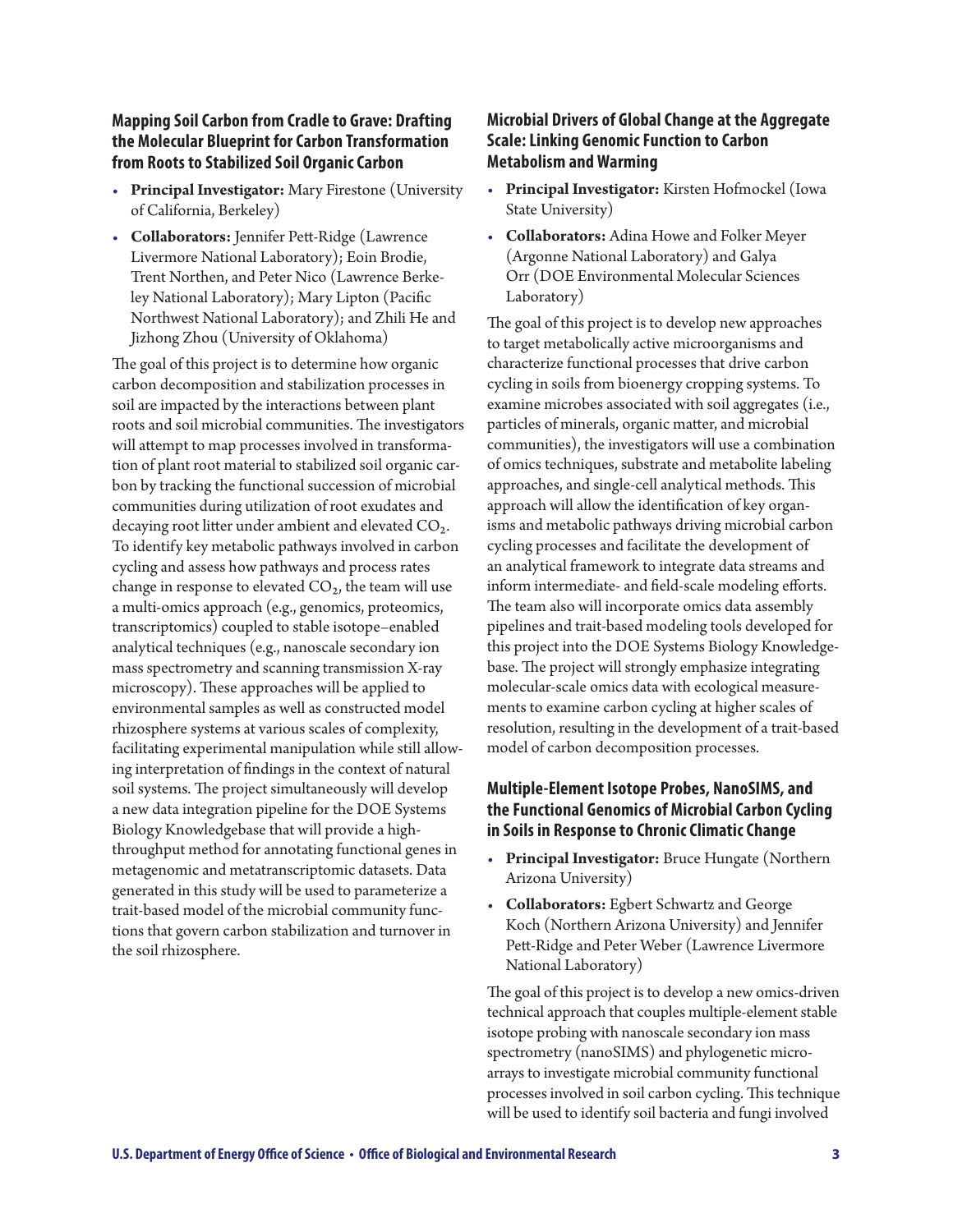in organic carbon degradation, examine the impacts of shifting environmental variables on their functional processes, and determine if there is a "phylogentic imprint" on the soil carbon cycle. The capability to quantify *in situ* microbial growth rates both at the community scale and for specific taxa will be the primary advantage of this new methodology. The project will leverage several long-term field research sites (ponderosa pine and mixed conifer forests) that have been subject to experimental climate change manipulation. The information generated in this work will help to establish whether phylogenetically specific imprints are observed on soil carbon cycling processes and facilitate better incorporation of omics-derived data into process-scale modeling efforts.

## **Systems-Level Insights into Alternate Methane Cycling Modes: Deciphering Mechanistic Details of Interspecies Cooperation Through Manipulation of Model Microbial Communities**

- **Principal Investigator:** Mary Lidstrom (University of Washington)
- **Collaborator:** Ludmila Chistoserdova (University of Washington)

The goal of this project is to dissect systems biology properties of methane-consuming bacteria (methanotrophs) and examine the impacts of co-associated microbes on their metabolic potential and contributions to environmental carbon cycle processes. The proposed study builds on recent findings by these investigators indicating that current understanding of methane metabolism by methanotrophs (i.e., direct conversion of methane to  $CO<sub>2</sub>$  and biomass by specific groups) is overly simplistic. Instead, this process is likely to involve more complex communities of microbes and differing modes of metabolism that depend on specific environmental conditions experienced by the community as a whole. The researchers will experimentally manipulate methanotrophs and constructed microbial consortia to test new hypotheses on the factors driving community methane cycling. Employing a combination of transcriptomics, metatranscriptomics, metabolomics, and metabolic modeling, the approach will compare gene expression and metabolic activity in individual cultures and synthetic communities under varying incubation conditions and identify major pathways potentially involved in interactions between community members.

## **Systems-Level Dissection of Anaerobic Methane Cycling: Quantitative Measurements of Single-Cell Ecophysiology, Genetic Mechanisms, and Microbial Interactions**

- **Principal Investigator:** Victoria Orphan (California Institute of Technology)
- **Collaborators:** Long Cai (California Institute of Technology), Mark Ellisman (University of California, San Diego), Robert Hettich (Oak Ridge National Laboratory), Gene Tyson (University of Queensland, Australia), and Christof Meile (University of Georgia)

The goal of this research is to develop a suite of omicsbased approaches and analytical microscopy techniques to investigate the physiology of anaerobic methaneconsuming archaea and their interactions with associated bacteria that enable this mode of metabolism. These organisms play a major role in the global carbon cycle, but their fundamental systems biology remains poorly understood because of challenges in experimental manipulation. Investigators will use a combination of transcriptomic and proteomic techniques coupled with high-resolution microscopy and stable isotope analyses that span community-level investigations (centimeter scale), to interspecies interactions (μm scale), to individual cells and their components (nanometer scale). This approach will permit scaling of data from the subcellular to community level to gain a systems-level perspective of microbial interactions in methane-fueled ecosystems. In addition to providing new insights into the functional processes of methane-oxidizing archaeal consortia, the methodologies developed will be valuable in ecophysiological studies of diverse microbial community types in a wide range of environments.

## **Pathways to Liberation: A Systems Approach to Understanding Carbon Transformations and Losses from Thawing Permafrost Regions**

- **Principal Investigator:** Scott Saleska (University of Arizona)
- **Collaborators:** Virginia Rich and Matthew Sullivan (University of Arizona); Jeffrey Chanton (Florida State University); Patrick Crill (University of Stockholm, Sweden); Steven Frolking, Ruth Varner, Changsheng Li (University of New Hampshire); Gene W. Tyson, (University of Queensland, Australia); Greg Hurst (Oak Ridge National Laboratory); and Nathan VerBerkmoes (New England BioLabs)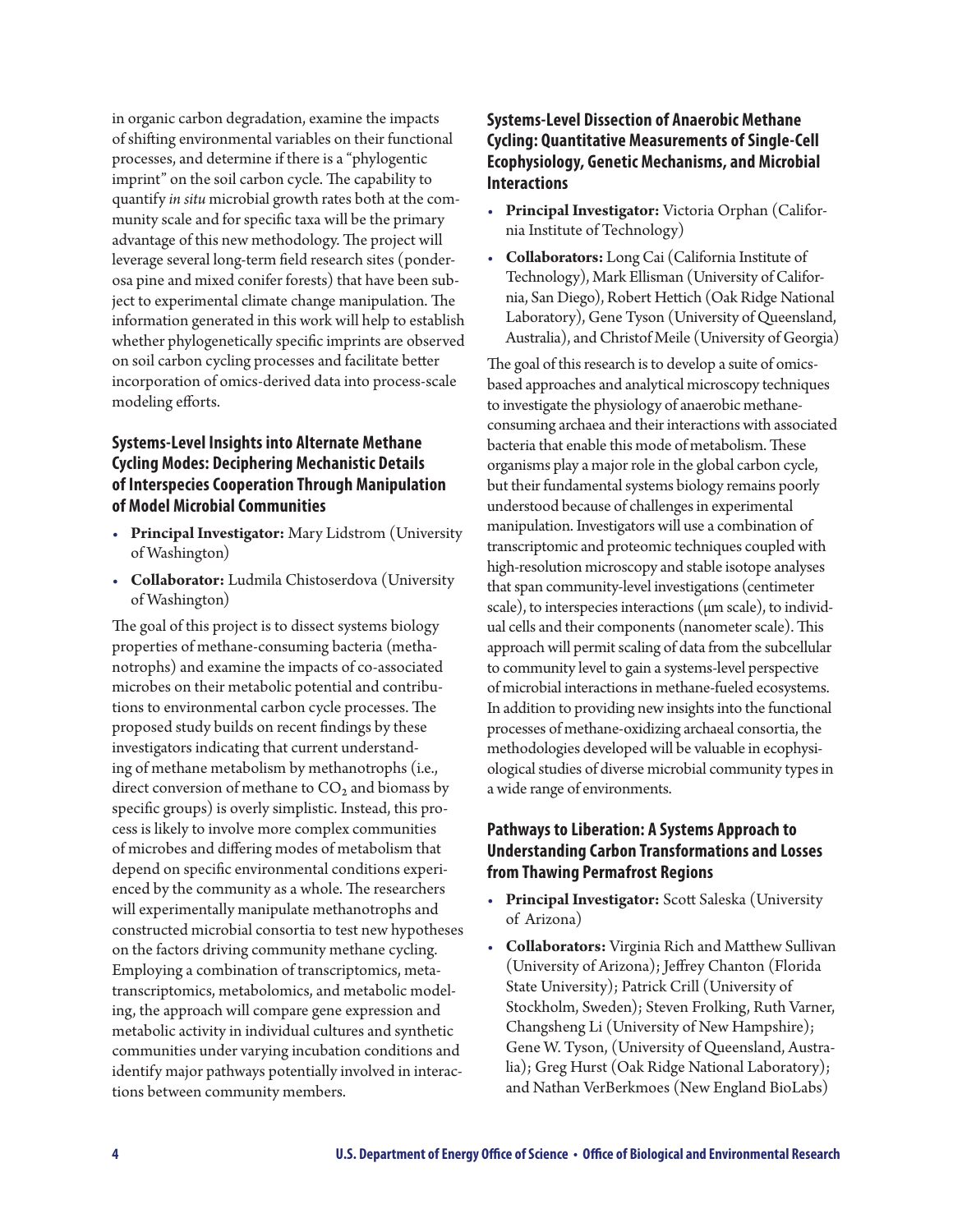The goal of this project is to examine microbial community processes involved in transformation of organic carbon at a permafrost site in Sweden that experiences a natural gradient of climate change variables. This study seeks to determine how microbially mediated carbon cycle processes influence the fraction of carbon released as  $CO<sub>2</sub>$  or methane (CH<sub>4</sub>) from thawing permafrost ecosystems. The project will develop a systems-level mapping approach that incorporates the chemical state and age of organic matter, structural and functional characterization of microbial and viral communities, and tracking of CO<sub>2</sub> and CH<sub>4</sub> emissions over time. The resulting data will be integrated into several complementary modeling approaches, enabling linkages between carbon transformations, microbial community functional processes, and long-term ecosystem-scale biogeochemistry.

#### **Atmospheric Nitrogen Deposition and Microbial Mechanisms Enhancing Soil Carbon Storage**

- **Principal Investigator:** Don Zak (University of Michigan)
- **Collaborator:** Cheryl Kuske (Los Alamos National Laboratory)

The goal of this project is to examine the molecular mechanisms underlying the observation that elevated nitrogen deposition in terrestrial ecosystems results in a net decrease in decomposition rates of complex organic carbon (e.g., lignin and cellulose) by soil microbial communities. Leveraging a Michigan forest ecological research site that has undergone long-term experimental nitrogen manipulation, the researchers will investigate shifts in microbial community structure and functional processes relating to this phenomenon using a combination of omics approaches coupled with enzyme assays, chemical characterization of soil carbon pools, and ecological measurements. Abundance, composition, and gene expression of soil microbial communities will be determined and related to rates of litter decay and storage of carbon as soil organic matter.

### **From Structure to Functions: Metagenomics-Enabled Predictive Understanding of Feedback Responses of Soil Microbial Communities to Multiple Climate Change Factors**

- **Principal Investigator:** Jizhong Zhou (University of Oklahoma)
- **Collaborators:** Jim Tiedje and James Cole (Michigan State University); Yiqi Luo, Zhili He, and Liyou Wu (University of Oklahoma); Ted Schurr (University of Florida), Kostas Konstantinidis (Georgia Institute of Technology); and Wei Huang (University of Sheffield)

The goal of this research is to establish linkages between belowground carbon cycle processes mediated by microbial communities and multiple higher-scale ecosystem processes relevant to climate change. The project will leverage established field research sites representing temperate grasslands and arctic tundra to examine variability between contrasting ecosystems and integrate omics-driven experimental approaches, single-cell analysis, and computational modeling at multiple scales. Tools will be developed for analyzing omics data and networks involved in functional processes and will be incorporated into the DOE Systems Biology Knowledgebase. The project will place particular emphasis on examining the long-term sensitivity of older, more recalcitrant organic carbon pools in soils to microbial decomposition under climate change scenarios. Another focus will be developing new tools to link molecular-level mechanistic understanding of microbial community structure and function to predictive models of ecological responses of terrestrial ecosystems.